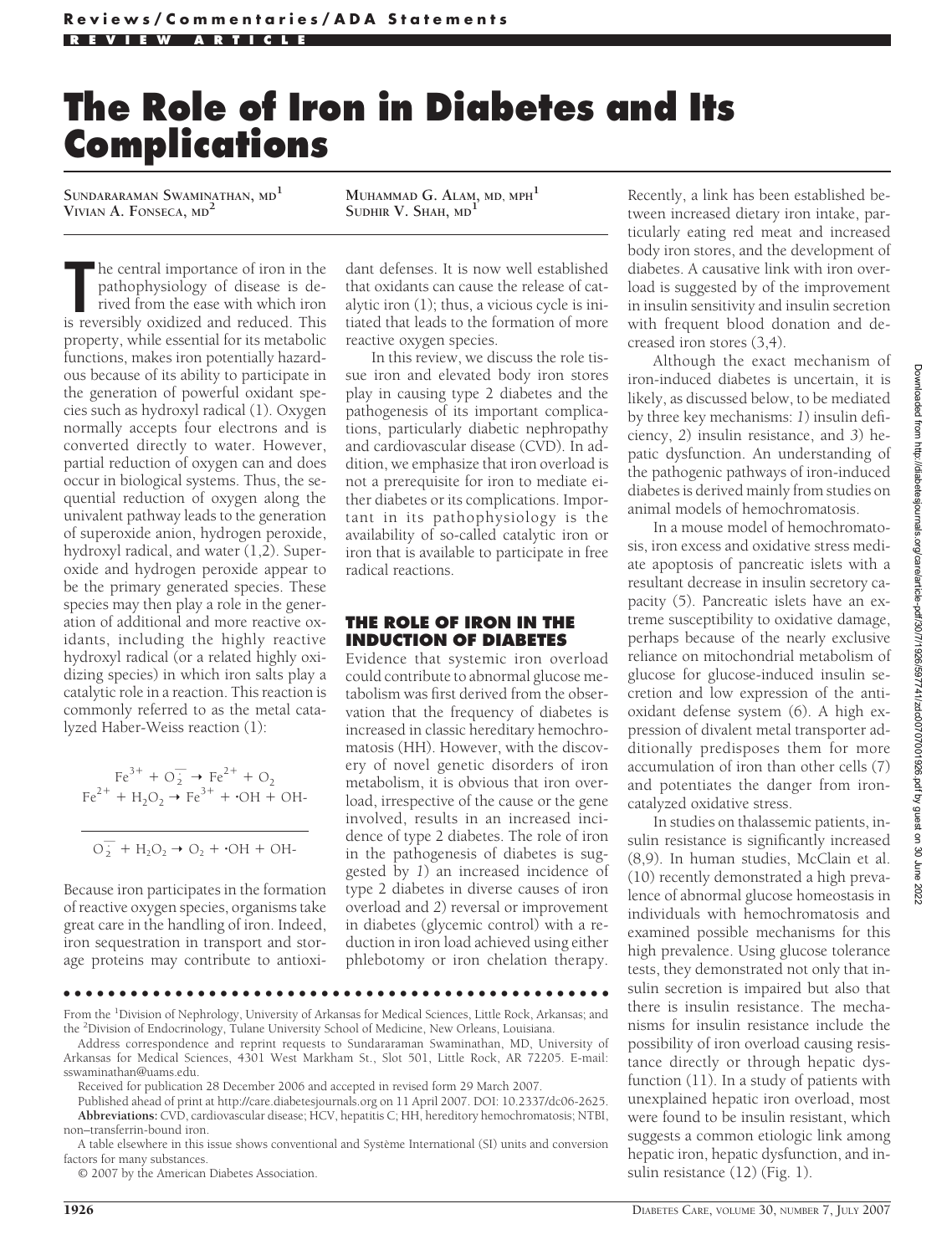# *Swaminathan and Associates*



Figure 1—*Pathogenic pathways for iron in induction of diabetes.*

Epidemiology of type 2 diabetes in known iron overload conditions **Genetic iron overload syndromes and diabetes.** Over 80% of cases of HH (type 1) result from a mutation in the gene encoding the hereditary hemochromatosis protein (HFE) (13) (Table 1). These mutations lead to an accumulation of iron in several tissues and present as a classic syndrome of hypogonadism, diabetes, liver disease, cardiomyopathy, and arthritis. In type 1 hereditary hemochromatosis, up to 60% of the affected patients develop diabetes (14,15). Diabetes appears to be a result of both insulin deficiency and resistance. Evidence for this is derived from studies in HH patients whose body iron stores were reduced with phlebotomy and/or iron chelation therapy, which resulted in improved glycemic control and 30 – 40% of patients achieving elimination of oral hypoglycemic therapy or a substantial reduction in dosage (15,16).

A similar increase in the incidence of type 2 diabetes is observed in other genetic iron overload syndromes that involve iron transport. For example, in

#### **Table 1—***Iron overload states and diabetes*

| Genetic iron overload                   |
|-----------------------------------------|
| HH (C282Y and H63D mutations)           |
| Ferropontin disease                     |
| Hemojuvelin mutation                    |
| Hereditary aceruloplasminemia           |
| Mitochondrial iron overload             |
| Friedreich's ataxia (frataxin mutation) |
| Transfusional iron overload             |
| Hepatic iron overload                   |
| <b>HCV</b>                              |
| Porphyria cutanea tarda                 |

autosomal dominant hemochromatosis syndrome involving the iron transporter ferropontin, diabetes is present in up to 25% of patients (17). In juvenile hemochromatosis involving hemojuvelin mutations, 25% of patients were glucose intolerant (18). An increased incidence of diabetes is also seen in hereditary aceruloplasminemia, a condition where the lack of synthesis of apoceruloplasmin affects the distribution of tissue iron and leads to a progressive accumulation of iron (19). The levels of malondialdehyde and 4-hydroxynonenals, which are indicators of lipid peroxidation, are significantly elevated in the frontal lobe and putamen and suggest a pathogenic role for iron-mediated oxidative stress in endorgan manifestations of this syndrome  $(20).$ 

Several recent reports focused on specific mutations such as C282Y, and its associations with diabetes extend these observations and suggest that even moderate elevations of body iron stores outside the setting of hereditary hemochromatosis can be associated with diabetes. The C282Y mutation particularly has been shown to be associated with elevated ferritin and transferrin saturation values (13). This genotype is found in patients with diverse endocrine problems including diabetes despite the absence of overt hereditary hemochromatosis (21). Acton et al. (22) evaluated the associations of diabetes with serum ferritin, transferrin saturation, and hereditary hemochromatosis mutations in the Hemochromatosis and Iron Overload Screening (HEIRS) Study. Serum ferritin concentrations were associated with diabetes at levels below those typically associated with hemochromatosis and iron overload. Fumeron et al. (23), in a prospective study, also reported a positive association between transferrin and ferritin with the onset of abnormalities and glucose metabolism. They argue that their results support a causative role of disordered iron metabolism in the onset of insulin resistance in type 2 diabetes.

**Transfusional iron overload and diabetes.** Transfusional iron overload is the most common cause of acquired iron overload and is typically seen in transfusion-dependent chronic hemolytic anemia such as  $\beta$ -thalassemia. Impaired glucose tolerance is often detected in the second decade of life. In a study of 80 transfusion-dependent  $\beta$ -thalassemic patients, diabetes was reported in 19.5% of patients and impaired glucose tolerance in 8.5% of patients. The risk factors for impaired glucose tolerance and type 2 diabetes found in that study were high serum ferritin and hepatitis C (HCV) infection (24). Insulin deficiency due to iron deposition in the interstitial pancreatic cells, with resultant excess collagen deposition and defective microcirculation (25) and insulin resistance (26), are the likely mechanisms for type 2 diabetes. Treatment with intravenous or oral chelation improves glucose tolerance in up to one-third of these patients, suggesting a causal role for iron (27,28). Preliminary evidence also suggests a direct role for iron-derived free radicals in mediating end-organ damage of diabetes in transfusional iron overload (29). In this study, patients with higher degrees of lipid peroxidation had an accelerated onset of diabetic nephropathy.

**African iron overload and diabetes.** Dietary iron overload is well described in South African tribal populations. It is ascribed to cooking food in African threelegged iron pots and eating acidic cereal, which increases iron absorption. However, a genetic predisposition has also been considered. Clinically, it behaves like hereditary hemochromatosis, and type 2 diabetes is a well known late manifestation (30). Similarly, autopsy studies of African Americans suggest that pathologic iron overload that cannot be linked to specific gene mutations occurs in 1% of these patients. This data has been confirmed in National Health and Nutrition Examination Survey (NHANES) II and III studies, where 0.9% of African Americans had markedly elevated transferrin saturations and 14% had intermediate eleva-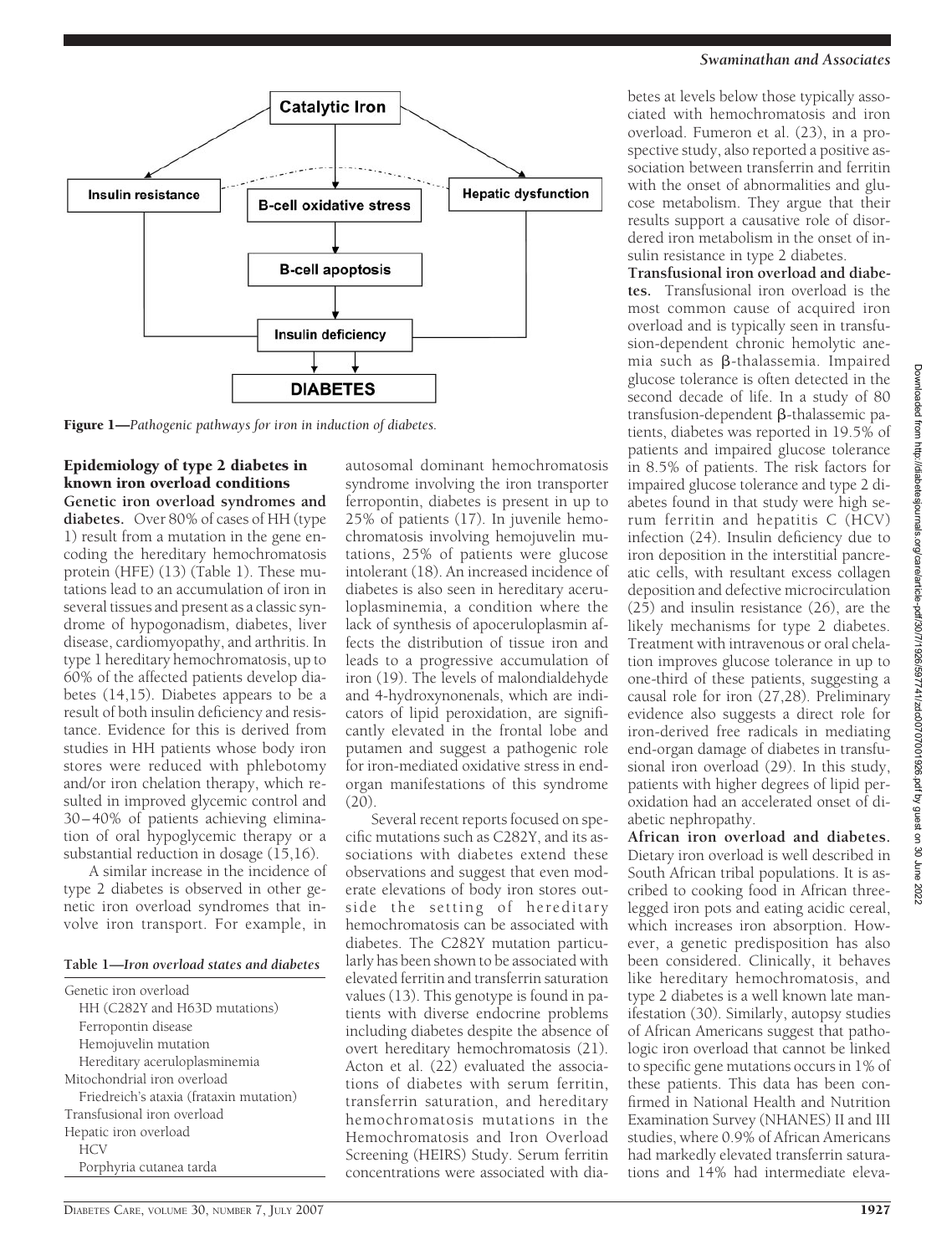#### *Iron and diabetes*

tions of transferrin saturation (31). Pilot data from the Jackson Heart Study shows a positive correlation between serum ferritin and fasting blood glucose and A1C  $(r = 0.15)$ , though no correlation has been found between transferrin saturation and glycemic status (32). Because of these inconsistencies and absence of specific data on iron chelation or phlebotomy to reverse diabetes or improve glycemic control, it is difficult to draw firm conclusions on the link between iron overload and diabetes in African Americans.

**HCV, porphyria cutanea tarda, and diabetes.** Recent studies have described not only a significantly increased risk for diabetes in patients with HCV infection (33,34) but also its associated conditions such as porphyria cutanea tarda. In porphyria cutanea tarda, a cutaneous condition associated with increased iron overload, up to 87% of patients were glucose intolerant (35). Further, HCV can adversely affect progression of kidney disease in patients with biopsy-proven diabetic nephropathy (36). HCV infection is well known to be associated with an accumulation of iron in the liver parenchyma. Many patients with chronic HCV infection often have elevated serum iron, transferrin saturation, and ferritin levels, and a few have severe hepatic iron overload (37,38). This might suggest that iron overload has a role in the pathogenic link between HCV and accelerated end-organ damage in diabetes.

**Type 2 diabetes in mitochondrial iron overload.** Friedreich's ataxia, an inherited neurodegenerative disease with a trinucleotide (GAA) hyperexpansion within the first intron of the Friedreich's ataxia gene (FRDA), is a classic disorder associated with mitochondrial iron accumulation. FRDA encodes for a protein called frataxin, which has a specific association with the mitochondrial inner membrane and is involved in the formation of Fe-S clusters. Friedreich's ataxia is associated with a high incidence of type 2 diabetes (39), suggesting a possible relation between mitochondrial iron accumulation leading to mitochondrial DNA damage and type 2 diabetes. Disruption of the frataxin gene in pancreatic  $\beta$ -cells causes diabetes following cellular growth arrest and apoptosis, paralleled by an increase in reactive oxygen species in islets (40). In turn, this leads to progressive damage to both mitochondrial and nuclear DNA (41). Noted occurrence of diabetes in other disorders of mitochondrial DNA, such as Wolfram Syndrome (42),

thiamine-dependent megaloblastic anemia (43), and specific disorders with mitochondrial mutation (tRNA) (44), support this conclusion. Absence of a similar association of type 2 diabetes with other disorders of mitochondrial iron overload, such as Hallervorden-Spatz disease, might be due to an organ-localized nature of iron overload in these conditions (45).

## The role of iron in diabetes without overt iron overload

A relationship between high iron intake and high body iron stores outside the setting of genetic iron overload and type 2 diabetes is well recognized (46). Loma Linda University's Adventist Health Study was the first to report the association between meat intake and type 2 diabetes risk (47) that has since been consistently observed by several other studies (48,49). Numerous studies have confirmed that this association is related to the high heme content of meat and increased dietary heme intake (3,50–52). Similarly, high body iron stores have been linked to insulin resistance (53,54), metabolic syndrome (53,55–57), and gestational diabetes (58,59). Recently, Jiang et al. (60) carried out a nested case-control study within the Nurses' Health Study cohort. Among cases of incident diabetes, the mean concentration of serum ferritin was significantly higher compared with control subjects, and the mean ratio of transferrin receptors to ferritin was significantly lower. This relationship with markers of body iron stores persisted after correction for various other risk factors for diabetes, including markers of obesity and inflammation.

Jehn et al. (61) argue that the modest elevations in ferritin levels observed in diabetes may be a consequence or marker rather than the cause of impending insulin resistance and that elevated ferritin may not reflect elevated body iron stores or an intracellular labile iron pool that participates in oxidant injury. However, the common presence (59 –92% of patients) of non–transferrin-bound iron (NTBI), a form of iron most susceptible to redox activity, in excess amounts in type 2 diabetes with a strong gradient for severity (62), and the preliminary evidence that reduction in body iron stores with bloodletting in type 2 diabetes results in improvement in glycemic control and insulin resistance (56,63), suggests a pathogenic role of iron in type 2 diabetes.

# Blood donation and diabetes

As discussed, iron overload is common in patients outside the setting of known iron overload syndromes. Insulin resistance has been described in such patients (11,64), and iron-chelating agents and blood donations have been shown to decrease the development of diabetes in such patients (65,66). Interestingly, even in apparently healthy individuals, blood donation resulting in decreased iron stores has been associated with a low incidence of diabetes (66). Recent randomized studies (56) have demonstrated that iron stores influence insulin action, and following bloodletting over a 4-month period, insulin sensitivity improved. Finally, a low-iron diet improves cardiovascular risk profiles (67). Fernandez et al. (68) investigated the relationship between iron stores and insulin sensitivity in 181 men. Men who donated blood more than two times over a 5-year period were matched with nondonors. Blood donation was associated with increased insulin sensitivity and decreased iron stores. Additional and intriguing support to this association also comes from a study on patients with iron deficiency who exhibit a decreased incidence of diabetes.

# **THE ROLE OF IRON IN COMPLICATIONS OF DIABETES**

The importance of protein glycation is well known in the pathogenesis of diabetic vascular complications. Transition metals also play a role in protein glycation induced by hyperglycemia. It has been shown that glycated proteins have a substantial affinity for the transition metals, and the bound metal retains redox activity and participates in catalytic oxidation (69). Thus, should similar glycochelates form in vivo, reactions mediated by the chelates could be involved in the vascular complications of diabetes (70). Desferoxamine causes a modest reduction in A1C. Also, in in vivo conditions, treatment with desferoxamine has been shown to modestly reduce A1C levels in patients with non–insulin-dependent diabetes  $(71)$  and diabetic rats  $(72)$ . In this section, we review additional clinical and epidemiological studies and pathogenic mechanisms that link iron to complications of diabetes.

## The role of iron in diabetic nephropathy

Evidence linking iron to diabetic nephropathy includes *1*) animal and epide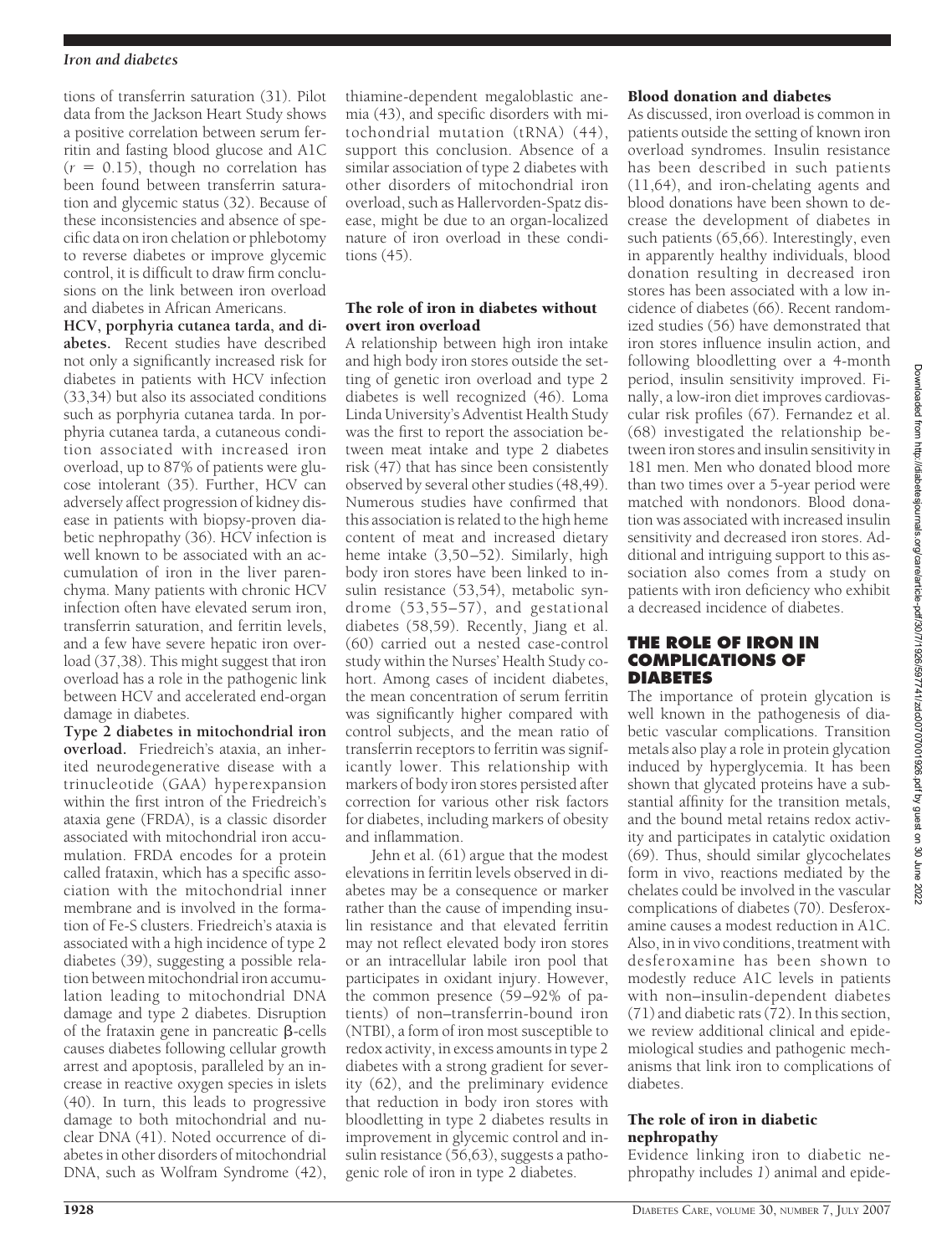miological studies, *2*) studies in which an increased amount of iron has been shown in the kidneys of both animals (73,74) and humans (75) with kidney disease, *3*) evidence for increased urinary iron in patients with diabetic nephropathy, and *4*) the prevention of progression either by an iron-deficient diet or agents that bind and remove iron (chelators) (76–78).

Animal studies provide considerable evidence for the role of iron and oxidants in diabetic nephropathy (79 – 84). Oxidative stress from factors such as hyperglycemia, advanced glycation end products, and hyperlipidemia further contribute to the availability of intracellular iron that can generate and viciously worsen oxidative stress and renal damage. Iron content in the kidney has been shown to be increased in an animal model of diabetes (84), and urinary iron excretion is increased early in the course of diabetic renal disease in humans (83,85). There is considerable evidence that, once renal insufficiency develops, regardless of etiology, it tends to progress over time. This has been interpreted to indicate some common pathways for progression of kidney disease. Thus, lessons learned from other models of progression are likely to be relevant to diabetic nephropathy. In proteinuric models of kidney disease, iron accumulates within proximal tubule lysosomes. Nankivell et al. evaluated iron accumulation in kidney biopsies of patients with chronic kidney disease and proteinuria by energy-dispersive analysis. Compared with normal kidneys, iron accumulates in proximal tubular lysosomes in chronic kidney disease kidneys, and its accumulation correlates with the degree of proteinuria (73,75). Most importantly, the pathogenic role of iron in progression is indicated by the observation that progression can be prevented either by an iron-deficient diet or chelators (76 –78). More specifically, in diabetes, a recent randomized trial involving 191 patients with diabetes, proteinuria, and a decreased glomerular filtration rate showed that a low-iron–available, carbohydraterestricted, polyphenol-enriched diet compared with a standard proteinrestricted diet had a renoprotective effect (67).

#### The role of iron in endothelial and vascular disease

The possibility that iron status has a role in CVD was postulated by J.L. Sullivan in 1981 (70). The man-woman ratio for median serum ferritin levels for ages 18 – 45 years is 3.8, which is similar to the increased risk for heart disease, with the reduced risk against heart disease in women ending with the onset of menopause. Epidemiologic studies in overt iron overload states such as transfusional iron overload and hemochromatosis have shown that the incidence of cardiac disease is increased (64) and that treatment with iron chelation improves cardiovascular outcome (27,86,87). Similarly, several studies have demonstrated a direct association between increased iron intake, body iron stores, and cardiovascular risk in the general population. Increased intake of heme iron is associated with increased cardiovascular events (88 –91), and increased body iron stores are associated with myocardial infarction in a prospective epidemiological study (92). Additionally, varieties of cardiovascular risk factors are associated with iron overload and commonly cluster in the metabolic syndrome. Ramakrishnan et al. (91) have demonstrated this close relationship between iron stores and cardiovascular risk factors in women of reproductive age in the U.S. The association was seen with total cholesterol, triglycerides, diastolic blood pressure, and glucose, factors that often cluster in individual patients. Additional evidence of the role of iron can also be derived from studies on surrogate markers such as carotid atherosclerosis finding a positive association with iron stores (93). However, several other studies argue against an association between increased iron intake and body iron stores and cardiovascular risk (94 –99). One possible reason for these conflicting data is the lack of precision of markers that were used to indicate iron load. In most of these studies, serum ferritin has been used as an indicator of iron load; however, serum ferritin also increases with a variety of inflammatory and stressful conditions. Similarly, other markers indicative of iron status in the body such as transferrin saturation are not reflective of total body iron stores or the presence of reactive forms of iron in blood. In fact, NTBI may be present in the serum even when transferrin is not fully saturated  $(62,100)$ .

Pathologic mechanisms for iron in promoting vascular disease can be derived from cell culture studies, animal models, and human functional studies (vascular reactivity). In cell culture models, the addition of NTBI to human endothelial cell cultures increases surface expression of adhesion molecules

#### *Swaminathan and Associates*

(101,102) and also increases monocyte adherence to the endothelium. These abnormalities can be corrected by the addition of iron chelators such as desferoxamine and dipirydyl. Such an addition decreases expression of adhesion molecules and monocyte adherence (101–103). In human studies of end-stage renal disease patients, intravenous iron therapy has been shown to increase vascular and systemic oxidative stress (104-106), promote atherosclerosis (106), and increase the risk of arterial thrombosis (105). Further, intravenous iron has been shown to cause impaired flow-mediated dilatation in the brachial artery, a surrogate for endothelial dysfunction (107). Conversely, improvement in vascular reactivity after phlebotomy in patients with high-ferritin type 2 diabetes further supports these observations (108). Additionally, several recent studies on cardiovascular evaluation and outcome in highfrequency blood donors demonstrate improvement in surrogate markers of vascular health such as decreased oxidative stress and enhanced vascular reactivity when compared with low-frequency donors (107). However, conflicting data exists regarding the relationship between decreased iron stores from frequent blood donation and hard end points such as a decrease in cardiovascular events and mortality (66,109).

Plasma NTBI measures reactive forms of iron that result in increased oxidative stress and cell injury. A recent prospective study on the association of NTBI with cardiovascular events in postmenopausal women, the first of its kind, disappointingly showed no excess of CVD or acute myocardial infarction in patients with a highest tertile of NTBI compared with those with a lowest tertile of NTBI (110). The reason for negative results in this study might reside in the limitations of the study itself, including short followup, low event rates, and age of the population studied (49 –70 years). Also, the NTBI assay method used yielded negative NTBI values in some patients and skepticism has been cast on this method before (111). Future studies using a reliable and precise NTBI measurement method to test its association with cardiovascular events will be very informative. Alternatively, better methods of measuring excess free/catalytic iron need to be developed and validated.

The beneficial effect of iron chelators on endothelial dysfunction suggests the role of iron in vascular disease. Impaired endothelial function as a result of in-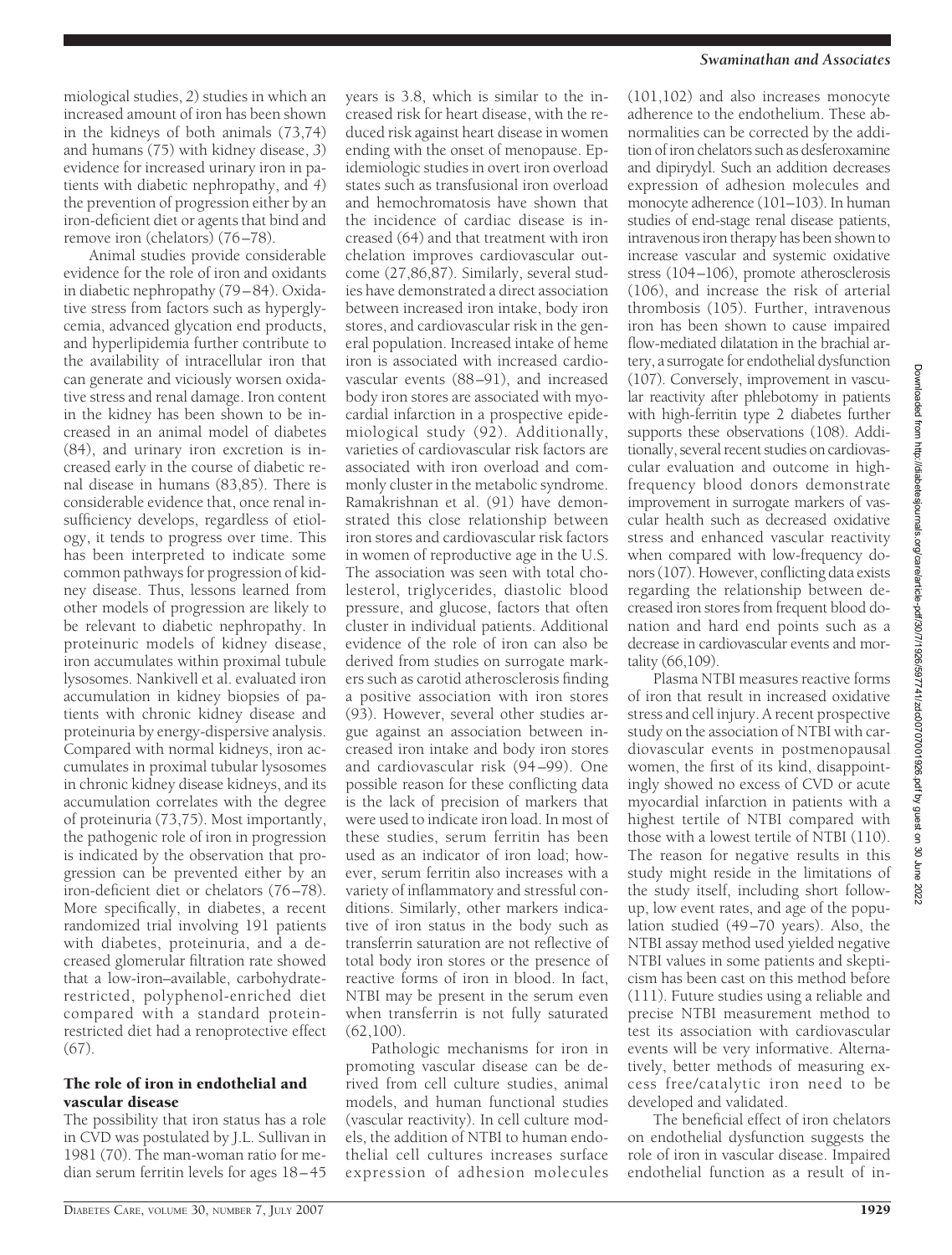#### *Iron and diabetes*

creased NAD(P)H oxidase-dependent oxidant generation was restored by desferoxamine (112). Furthermore, desferoxamine has been shown to prevent diabetes-induced endothelial dysfunction (113) and deficits in endoneural nutritive blood flow in streptozotocin-induced diabetic rats (113,114). Additionally, dexrazoxane, a chelating agent, has been shown to prevent homocysteine-induced endothelial dysfunction in healthy subjects.

Desferoxamine continues to be the most common iron chelator in use, but it has several limitations, including the need for parenteral administration, side effects, and cost. The availability of safe and effective oral iron chelators such as deferiprone and deferasirox has made treatment of iron overload states more practical. These drugs are widely available outside the U.S. but have not yet been approved by the Food and Drug Administration. Yet another potential advantage of oral iron chelators is their ability to penetrate the cell membrane and chelate intracellular iron species (115). Randomized clinical trials of these agents are needed to determine their effectiveness in treating/preventing diabetes and its complications.

# **CONCLUSIONS**

In summary, there is suggestive evidence that iron plays a pathogenic role in diabetes and its complications such as microangiopathy and atherosclerosis. Reliable and sensitive methods need to be developed to precisely measure the free/ catalytic iron that participates in oxidative injury. Iron chelation therapy may present a novel way to interrupt the cycle of catalytic iron–induced oxidative stress and tissue injury and consequent release of catalytic iron in diabetes and to prevent diabetes-related complications.

# **References**

- 1. Halliwell B, Gutteridge JMC: Role of free radicals and catalytic metal ions in human disease: an overview. *Meth Enzymol* 186:1– 85, 1990
- 2. Fridovich I: The biology of oxygen radicals. *Science* 201:875– 880, 1978
- 3. Jiang R, Ma J, Ascherio A, Stampfer MJ, Willett WC, Hu FB: Dietary iron intake and blood donations in relation to risk of type 2 diabetes in men: a prospective cohort study. *Am J Clin Nutr* 79:70 –75, 2004
- 4. Fernandez-Real JM, Lopez-Bermejo A, Ricart W: Iron stores, blood donation,

and insulin sensitivity and secretion. *Clin Chem* 51:1201–1205, 2005

- 5. Cooksey RC, Jouihan HA, Ajioka RS, Hazel MW, Jones DL, Kushner JP, Mc-Clain DA: Oxidative stress, beta-cell apoptosis, and decreased insulin secretory capacity in mouse models of hemochromatosis. *Endocrinology* 145:5305–5312, 2004
- 6. Tiedge M, Lortz S, Drinkgern J, Lenzen S: Relation between antioxidant enzyme gene expression and antioxidative defense status of insulin-producing cells. *Diabetes* 46:1733–1742, 1997
- 7. Andrews NC: The iron transporter DMT 1. *Int J Biochem Cell Biol* 31:991–994, 1999
- 8. Merkel PA, Simonson DC, Amiel SA, Plewe G, Sherwin RS, Pearson HA, Tamborlane WV: Insulin resistance and hyperinsulinemia in patients with thalassemia major treated by hypertransfusion. *N Engl J Med* 318:809 –814, 1988
- 9. Cario H, Holl RW, Debatin KM, Kohne E: Insulin sensitivity and beta-cell secretion in thalassaemia major with secondary haemochromatosis: assessment by oral glucose tolerance test. *Eur J Pediatr* 162:139 –146, 2003
- 10. McClain DA, Abraham D, Rogers J, Brady R, Gault P, Ajioka R, Kushner JP: High prevalence of abnormal glucose homeostasis secondary to decreased insulin secretion in individuals with hereditary haemochromatosis.*Diabetologia* 49:1661–1669, 2006
- 11. Dandona P, Hussain MA, Varghese Z, Politis D, Flynn DM, Hoffbrand AV: Insulin resistance and iron overload. *Ann Clin Biochem* 20:77–79, 1983
- 12. Mendler MH, Turlin B, Moirand R, Jouanolle AM, Sapey T, Guyader D, Le Gall JY, Brissot P, David V, Deugnier Y: Insulin resistance-associated hepatic iron overload. *Gastroenterology* 117: 1155–1163, 1999
- 13. Adams PC, Reboussin DM, Barton JC, McLaren CE, Eckfeldt JH, McLaren GD, Dawkins FW, Acton RA, Harris EL, Gordeuk VR, Leiendecker-Foster C, Speechley M, Snively BM, Holup JL, Thomson E, Sholinsky P, Hemochromatosis and Iron Overload Screening (HEIRS) Study Research Investigators: Hemochromatosis and iron-overload screening in a racially diverse population. *N Engl J Med* 352:1769 –1778, 2005
- 14. Witte DL, Crosby WH, Edwards CQ, Fairbanks VF, Mitros FA: Practice guideline development task force of the College of American Pathologists: hereditary hemochromatosis. *Clin Chim Acta* 245:139 –200, 1996
- 15. Dymock IW, Cassar J, Pyke DA, Oakley WG, Williams R: Observations on the pathogenesis, complications and treatment of diabetes in 115 cases of haemochromatosis. *Am J Med* 52:203–210,

1972

- 16. Inoue Y, Nakanishi K, Hiraga T, Okubo M, Murase T, Kosaka K, Miyakoshi S, Mutoh Y, Kobayashi T: Recovery of pancreatic beta-cell function in hemochromatosis: combined treatment with recombinant human erythropoietin and phlebotomy. *Am J Med Sci* 314:6, 1997
- 17. Njajou OT, Vaessen N, Oostra B, Heutink P, Van Duijn CM: The hemochromatosis N144H mutation of SLC11A3 gene in patients with type 2 diabetes. *Mol Genet Metab* 75:290 –291, 2002
- 18. Papanikolaou G, Samuels ME, Ludwig EH, MacDonald ML, Franchini PL, Dube MP, Andres L, MacFarlane J, Sakellaropoulos N, Politou M, Nemeth E, Thompson J, Risler JK, Zaborowska C, Babakaiff R, Radomski CC, Pape TD, Davidas O, Christakis J, Brissot P, Lockitch G, Ganz T, Hayden MR, Goldberg YP: Mutations in HFE2 cause iron overload in chromosome 1q-linked juvenile hemochromatosis. *Nat Genet* 36:77– 82, 2004
- 19. Miyajima H: Aceruloplasminemia, an iron metabolic disorder. *Neuropathology* 23:345–350, 2003
- 20. Miyajima H, Kono S, Takahashi Y, Sugimoto M: Increased lipid peroxidation and mitochondrial dysfunction in aceruloplasminemia brains. *Blood Cells Mol Dis* 29:433– 438, 2002
- 21. Vantyghem M-C, Fajardy I, Dhondt F, Girardot C, Herbomez MD, Danze P-M, Rousseaux J, Wemeau J-L: Phenotype and HFE genotype in a population with abnormal iron markers recruited from an Endocrinology Department. *Eur J Endocrinol* 154:835– 841, 2006
- 22. Acton RT, Barton JC, Passmore LV, Adams PC, Speechley MR, Dawkins FW, Sholinsky P, Reboussin DM, McLaren GD, Harris EL, Bent TC, Vogt TM, Castro O: Relationships of serum ferritin, transferrin saturation, and HFE mutations and self-reported diabetes in the hemochromatosis and iron overload screening (HEIRS) study. *Diabetes Care* 29:2084 –2089, 2006
- 23. Fumeron F, Péan F, Driss F, Balkau B, Tichet J, Marre M, Grandchamp B: Ferritin and transferrin are both predictive of the onset of hyperglycemia in men and women over 3 years: the data from an epidemiological study on the insulin resistance syndrome (DESIR) study. *Diabetes Care* 29:2090 –2094, 2006
- 24. Chern JPS, Lin K-H, Lu M-Y, Lin D-T, Lin K-S, Chen J-D, Fu C-C: Abnormal glucose tolerance in transfusion-dependent  $\beta$ -thalassemic patients. *Diabetes Care* 24:850 – 854, 2001
- 25. Papanikolaou G, Pantopoulos K: Iron metabolism and toxicity. *Toxicol Appl Pharmacol* 202:199 –211, 2005
- 26. Cavallo-Perin P, Pacini G, Cerutti F, Bessone A, Condo C, Sacchetti L, Piga A,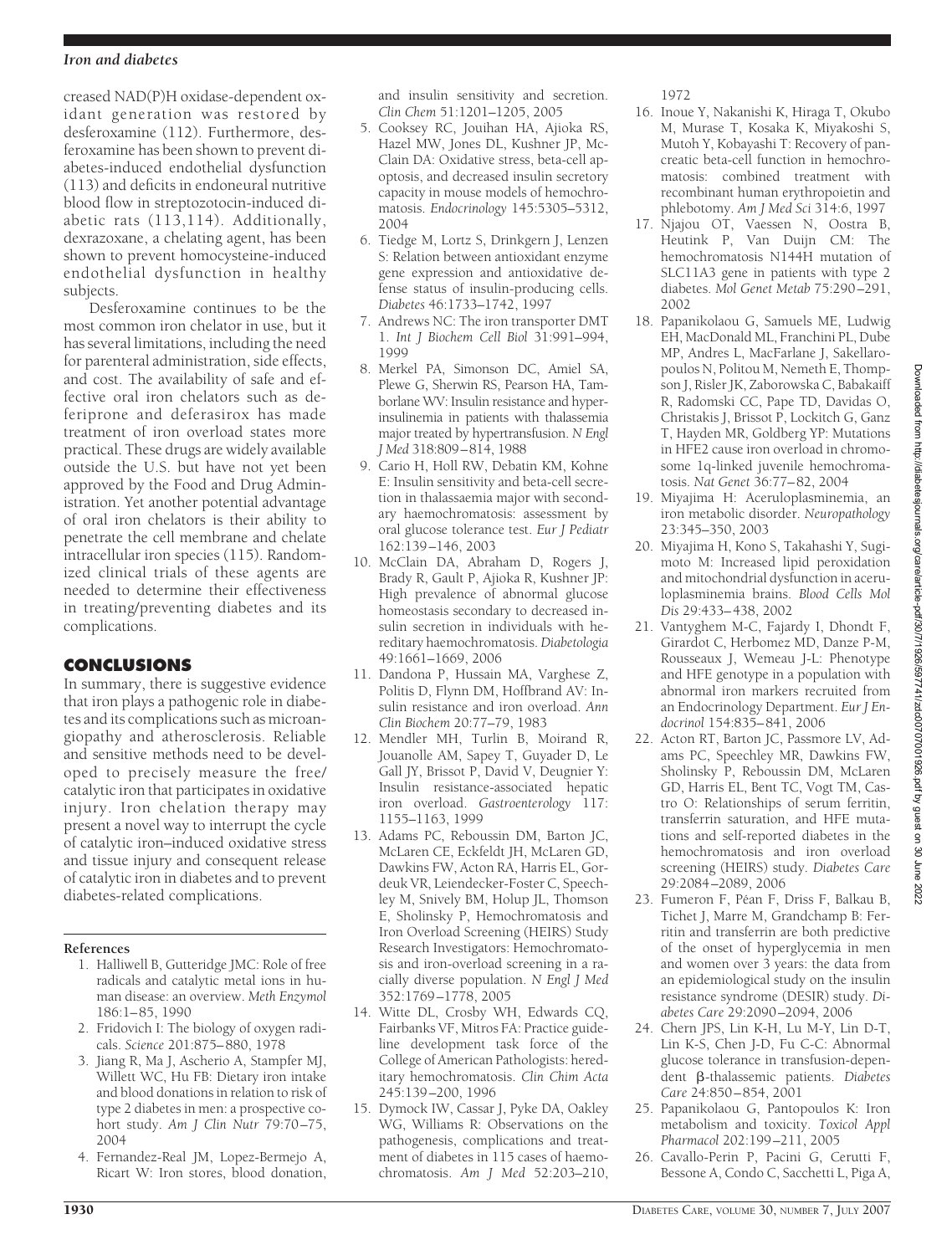Pagano G: Insulin resistance and hyperinsulinemia in homozygous beta-thalassemia. *Metabolism* 44:281–286, 1995

- 27. Brittenham GM, Griffith PM, Nienhuis AW, McLaren CE, Young NS, Tucker EE, Allen CJ, Farrell DE, Harris JW: Efficacy of deferoxamine in preventing complications of iron overload in patients with thalassemia major. *N Engl J Med* 331:567–573, 1994
- 28. Platis O, Anagnostopoulos G, Farmaki K, Posantzis M, Gotsis E, Tolis G: Glucose metabolism disorders improvement in patients with thalassaemia major after 24 –36 months of intensive chelation therapy. *Pediatr Endocrinol Rev* 2:279 –281, 2004
- 29. Loebstein R, Lehotay DC, Luo X, Bartfay W, Tyler B, Sher GD: Diabetic nephropathy in hypertransfused patients with -thalassemia: the role of oxidative stress. *Diabetes Care* 21:1306 –1309, 1998
- 30. Walker ARP, Segal I: Iron overload in Sub-Saharan Africa: to what extent is it a public health problem? *Br J Nutr* 81: 427– 434, 1999
- 31. Gordeuk VR, McLaren CE, Looker AC, Hasselblad V, Brittenham GM: Distribution of transferrin saturations in the African-American population. *Blood* 91: 2175–2179, 1998
- 32. Wilson JG, Lindquist JH, Grambow SC, Crook ED, Maher JF: Potential role of increased iron stores in diabetes. *Am J Med Sci* 325:332–339, 2003
- 33. Mehta SH, Brancati FL, Sulkowski MS, Strathdee SA, Szklo M, Thomas DL: Prevalence of type 2 diabetes mellitus among persons with hepatitis C virus infection in the United States. *Ann Intern Med* 133:592–599, 2000
- 34. Antonelli A, Ferri C, Fallahi P, Pampana A, Ferrari SM, Goglia F, Ferrannini E: Hepatitis C virus infection: evidence for an association with type 2 diabetes. *Diabetes Care* 28:2548 –2550, 2005
- 35. Franks AGJ, Pulini M, Bickers DR, Rayfield EJ, Harber LC: Carbohydrate metabolism in porphyria cutanea tarda. *Am J Med Sci* 277:163–171, 1979
- 36. Soma J, Saito T, Taguma Y, Chiba S, Sato H, Sugimura K, Ogawa S, Ito S: High prevalence and adverse effect of hepatitis C virus infection in type II diabetic-related nephropathy. *J Am Soc Nephrol* 11: 690 – 699, 2000
- 37. Arber N, Konikoff FM, Moshkowitz M, Baratz M, Hallak A, Santo M, Halpern Z, Weiss H, Gilat T: Increased serum iron and iron saturation without liver iron accumulation distinguish chronic hepatitis C from other chronic liver diseases. *Dig Dis Sci* 39:2656 –2659, 1994
- 38. Boujaoude L, Baker S, Baker R: Iron and hepatitis C. *J Pediatr Gastroenterol Nutr* 31:91–92, 2000
- 39. Ristow M, Giannakidou E, Hebinck J, Busch K, Vorgerd M, Kotzka J, Knebel B,

Mueller-Berghaus J, Epplen C, Pfeiffer A, Kahn CR, Doria A, Krone W, Mueller-Wieland D: An association between NIDDM and a GAA trinucleotide repeat polymorphism in the X25/frataxin (Friedreich's ataxia) gene. *Diabetes* 47:851– 854, 1998

- 40. Ristow M, Mulder H, Pomplun D, Schulz TJ, Muller-Schmehl K, Krause A, Fex M, Puccio H, Muller J, Isken F, Spranger J, Muller-Wieland D, Magnuson MA, Mohlig M, Koenig M, Pfeiffer AF: Frataxin deficiency in pancreatic islets causes diabetes due to loss of beta cell mass. *J Clin Invest* 112:527–534, 2003
- 41. Karthikeyan G, Santos JH, Graziewicz MD, Copeland WC, Isaya G, Van Houten B, FAR: Reduction in frataxin causes progressive accumulation of mitochondrial damage. *Hum Mol Genet* 12: 3331–3342, 2003
- 42. Strom TM, Hortnagel K, Hofmann S, Gekeler F, Scharfe C, Rabl W, Gerbitz KD, Meitinger T: Diabetes insipidus, diabetes mellitus, optic atrophy and deafness (DIDMOAD) caused by mutations in a novel gene (wolframin) coding for a predicted transmembrane protein. *Hum Mol Genet* 7:2021–2028, 1998
- 43. Ozdemir MA, Akcakus M, Kurtoglu S, Gunes T, Torun YA: TRMA syndrome (thiamine-responsive megaloblastic anemia): a case report and review of the literature. *Pediatr Diabetes* 3:205–209, 2002
- 44. Alcolado JC, Laji K, Gill-Randall R: Maternal transmission of diabetes. *Diabet Med* 19:89 –98, 2002
- 45. Ponka P: Cellular iron metabolism. *Kidney Int Suppl* 69:S2–S11, 1999
- 46. Ford ES, Cogswell ME: Diabetes and serum ferritin concentration among U.S. adults. *Diabetes Care* 22:1978 –1983, 1999
- 47. Snowdon DA, Phillips RL: Does a vegetarian diet reduce the occurrence of diabetes? *Am J Public Health* 75:507–512, 1985
- 48. Schulze MB, Manson JE, Willett WC, Hu FB: Processed meat intake and incidence of type 2 diabetes in younger and middle-aged women. *Diabetologia* 46:1465– 1473, 2003
- 49. van Dam RM, Willett WC, Rimm EB, Stampfer MJ, Hu FB: Dietary fat and meat intake in relation to risk of type 2 diabetes in men. *Diabetes Care* 25:417– 424, 2002
- 50. Song Y, Manson JE, Buring JE, Liu S: A prospective study of red meat consumption and type 2 diabetes in middle-aged and elderly women: the women's health study. *Diabetes Care* 27:2108 –2115, 2004
- 51. Lee DH, Folsom AR, Jacobs DRJ: Dietary iron intake and type 2 diabetes incidence in postmenopausal women: the Iowa Women's Health Study. *Diabetologia* 47:

185–194, 2004

- 52. Rajpathak S, Ma J, Manson J, Willett WC, Hu FB: Iron intake and the risk of type 2 diabetes in women: a prospective cohort study. *Diabetes Care* 29:1370 – 1376, 2006
- 53. Sheu WH, Chen YT, Lee WJ, Wang CW, Lin LY: A relationship between serum ferritin and the insulin resistance syndrome is present in non-diabetic women but not in non-diabetic men. *Clin Endocrinol (Oxf*) 58:380 –385, 2003
- 54. Tuomainen TP, Nyyssonen K, Salonen R, Tervahauta A, Korpela H, Lakka T, Kaplan GA, Salonen JT: Body iron stores are associated with serum insulin and blood glucose concentrations: population study in 1,013 eastern Finnish men. *Diabetes Care* 20:426 – 428, 1997
- 55. Jehn MCJ, Guallar E: Serum ferritin and risk of the metabolic syndrome in U.S. adults. *Diabetes Care* 27:2422–2428, 2004
- 56. Fernandez-Real JM, Penarroja G, Castro A, Garcia-Bragado F, Hernandez-Aguado I, Ricart W: Blood letting in high-ferritin type 2 diabetes: effects on insulin sensitivity and  $\beta$ -cell function. *Diabetes* 51:1000 –1004, 2002
- 57. Bozzini C, Girelli D, Olivieri O, Martinelli N, Bassi A, De Matteis G, Tenuti I, Lotto V, Friso S, Pizzolo F, Corrocher R: Prevalence of body iron excess in the metabolic syndrome. *Diabetes Care* 28: 2061–2063, 2005
- 58. Lao TT, Tam KF: Maternal serum ferritin and gestational impaired glucose tolerance. *Diabetes Care* 20:1368 –1369, 1997
- 59. Chen X, Scholl TO, Stein TP: Association of elevated serum ferritin levels and the risk of gestational diabetes mellitus in pregnant women: the Camden study. *Diabetes Care* 29:1077–1082, 2006
- 60. Jiang R, Manson JA, Meigs JB, Ma J, Rifai N, Hu FB: Body iron stores in relation to risk of type 2 diabetes in apparently healthy women. *J Am Med Assoc* 291: 711–717, 2004
- 61. Jehn ML, Guallar E, Clark JM, Couper D, Duncan BB, Ballantyne CM, Hoogeveen RC, Harris ZL, Pankow JS: A prospective study of plasma ferritin level and incident diabetes: the Atherosclerosis Risk in Communities (ARIC) Study. *Am J Epidemiol* 165:1047–1054, 2007
- 62. Lee DH, Liu DY, Jacobs DRJ, Shin HR, Song K, Lee IK, Kim B, Hider RC: Common presence of non-transferrin-bound iron among patients with type 2 diabetes. *Diabetes Care* 29:1090 –1095, 2006
- 63. Bofill C, Joven J, Bages J, Vilella E, Sans T, Cavalle P, Miralles R, Llobet J, Camps J: Response to repeated phlebotomies in patients with non-insulin-dependent diabetes mellitus. *Metabolism* 43:614 – 620, 1994
- 64. Schafer AI, Cheron RG, Dluhy R, Cooper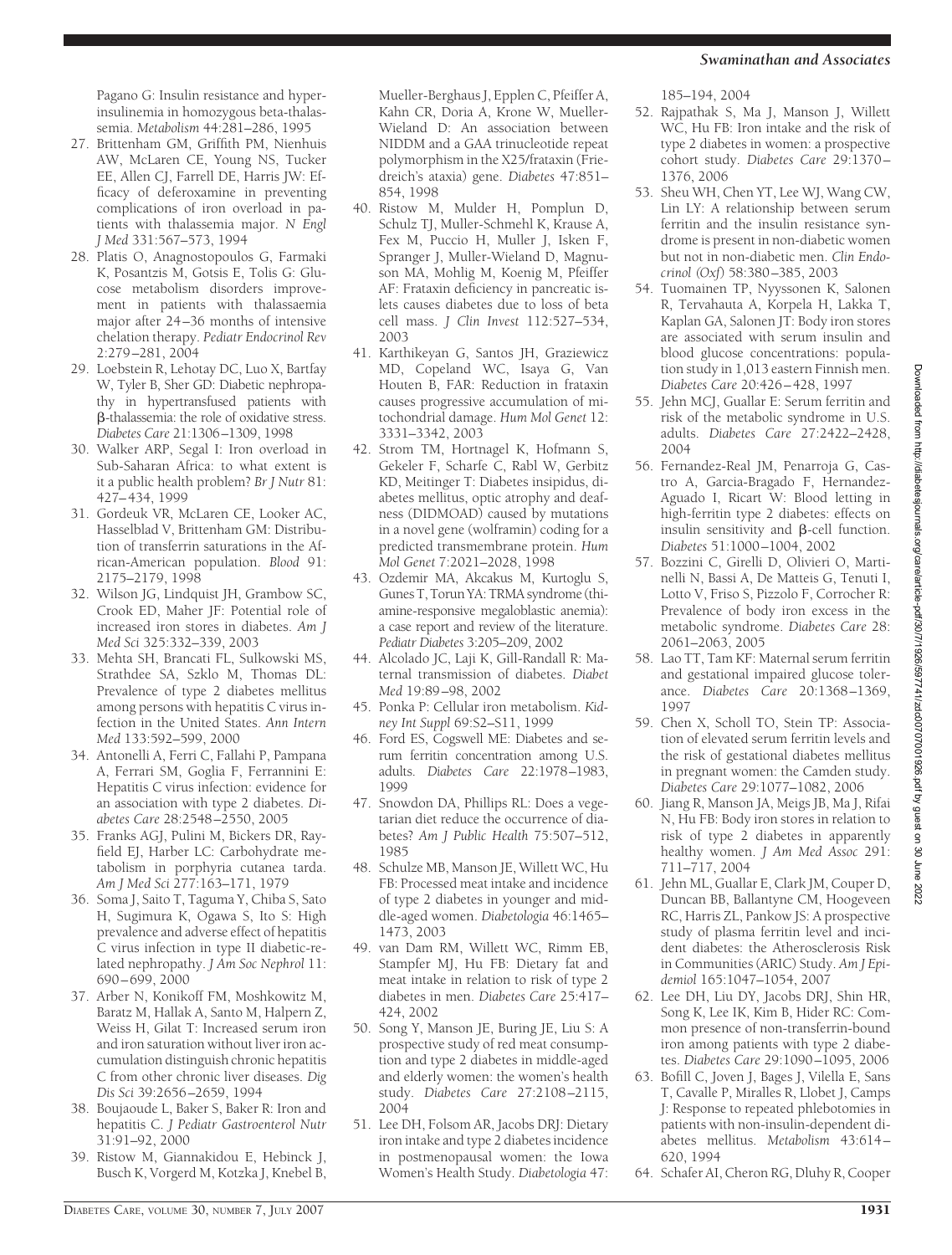B, Gleason RE, Soeldner JS, Bunn HF: Clinical consequences of acquired transfusional iron overload in adults. *N Engl J Med* 304:319 –324, 1981

- 65. Dmochowski K, Finegood DT, Francombe W, Tyler B, Zinman B: Factors determining glucose tolerance in patients with thalassemia major. *J Clin Endocrinol Metab* 77:478 – 483, 1993
- 66. Ascherio A, Rimm EB, Giovannucci EL, Willett WC, Stampfer MJ: Blood donations and risk of coronary heart disease in men. *Circulation* 103:52–57, 2001
- 67. Facchini FS, Saylor KL: A low-ironavailable, polyphenol-enriched, carbohydrate-restricted diet to slow progression of diabetic nephropathy. *Diabetes* 52:1204 –1209, 2003
- 68. Lao TT, Ho LF: Impact of iron deficiency anemia on prevalence of gestational diabetes mellitus. *Diabetes Care* 27:650 – 656, 2004
- 69. Qian M, Liu M, Eaton JW: Transition metals bind to glycated proteins forming redox active "glycochelates:" implications for the pathogenesis of certain diabetic complications. *Biochem Biophys Res Comm* 250:385–389, 1998
- 70. Sullivan JL: Iron and the sex difference in heart disease risk. *Lancet* 1:1293– 1294, 1981
- 71. Redmon JB, Pyzdrowski KL, Robertson RP: No effect of deferoxamine therapy on glucose homeostasis and insulin secretion in individuals with NIDDM and elevated serum ferritin. *Diabetes* 42: 544 –549, 1993
- 72. Young IS, Tate S, Lightbody JH, McMaster D, Trimble ER: The effect of ascorbate and desferrioxamine treatment on oxidative stress in the streptozotocin diabetic rat. *Free Radic Biol Med* 18:833– 840, 1995
- 73. Nankivell BJ, Chen J, Boadle RA, Harris DCH: The role of tubular iron accumulation in the remnant kidney. *J Am Soc Nephrol* 4:1598 –1607, 1994
- 74. Harris DC, Tay C, Nankivell BJ: Lysosomal iron accumulation and tubular damage in rat puromycin nephrosis and ageing. *Clin Exp Pharmacol Physiol* 21: 73– 81, 1994
- 75. Nankivell BJ, Boadle RA, Harris DCH: Iron accumulation in human chronic renal disease. *Am J Kid Dis* 20:580 –584, 1992
- 76. Alfrey AC, Froment DH, Hammond WS: Role of iron in the tubulo-interstitial injury in nephrotoxic serum nephritis. *Kidney Int* 36:753–759, 1989
- 77. Nath KA, Fischereder M, Hostetter TH: The role of oxidants in progressive renal injury. *Kidney Int* 45:S111–S115, 1994
- 78. Remuzzi A, Puntorieri S, Brugnetti B, Bertani T, Remuzzi G: Renoprotective effect of low iron diet and its consequence on glomerular hemodynamics. *Kidney Int* 39:647– 652, 1991
- 79. Yan SD, Schmidt AM, Anderson GM, Zhang J, Brett J, Zou YS, Pinsky D, Stern D: Enhanced cellular oxidant stress by the interaction of advanced glycation end products with their receptors/binding proteins. *J Biol Chem* 269:9889 – 9897, 1994
- 80. Hara T, Miyai H, Iida T, Futenma A, Nakamura S, Kato K: Aggravation of puromycin aminonucleoside (PAN) nephrosis by the inhibition of endogenous superoxide dismutase (SOD). In *XI International Congress of Nephrology* New York, Springer-Verlag, 1990, p. 442A
- 81. Ha H, Kim KH: Role of oxidative stress in the development of diabetic nephropathy. *Kidney Int* 48:S18 –S21, 1995
- 82. Wohaieb SA, Godin DV: Alterations in free radical tissue-defense mechanisms in streptozocin-induced diabetes in rat: effects of insulin treatment. *Diabetes* 36: 1014 –1018, 1987
- 83. Howard RL, Buddington B, Alfrey AC: Urinary albumin, transferrin and iron excretion in diabetic patients. *Kidney Intl* 40:923–926, 1991
- 84. Johnson WT, Evans GW: Effects of the interrelationship between dietary protein and minerals on tissue content of trace metals in streptozotocin-diabetic rats. *J Nutrit* 114:180 –190, 1984
- 85. Nishiya K, Takamatsu K, Yoshimoto Y, Ikeda Y, Ito H, Hashimoto K: Increased urinary iron excretion rate in patients with non-insulin dependent diabetes mellitus. *Rinsho Byori* 44:1201–1202, 1996
- 86. Borgna-Pignatti C, Cappellini MD, De Stefano P, Del Vecchio GC, Forni GL, Gamberini MR, Ghilardi R, Piga A, Romeo MA, Zhao H, Cnaan A: Cardiac morbidity and mortality in deferoxamine- or deferiprone-treated patients with thalassemia major. *Blood* 107: 3733–3737, 2006
- 87. Fabio G, Minonzio F, Delbini P, Bianchi A, Cappellini MD: Reversal of cardiac complications by deferiprone and deferoxamine combination therapy in a patient affected by severe type of juvenile hemochromatosis (JH). *Blood* 109:362– 364, 2007
- 88. Ascherio A, Willett WC, Rimm EB, Giovannucci EL, Stampfer MJ: Dietary iron intake and risk of coronary disease among men. *Circulation* 89:969 –974, 1994
- 89. Lee DH, Folsom AR, Jacobs DRJ: Iron, zinc, and alcohol consumption and mortality from cardiovascular diseases: the Iowa Women's Health Study. *Am J Clin Nutr* 81:787–791, 2005
- 90. van der ADL, Peeters PH, Grobbee DE, Marx JJ, van der Schouw YT: Dietary haem iron and coronary heart disease in women. *Eur Heart J* 26:257–262, 2005
- 91. Ramakrishnan U, Kuklina E, Stein AD:

Iron stores and cardiovascular disease risk factors in women of reproductive age in the United States. *Am J Clin Nutr* 76:1256 –1260, 2002

- 92. Tuomainen T-P, Punnonen K, Nyyssönen K, Salonen JT: Association between body iron stores and the risk of acute myocardial infarction in men. *Circulation* 97:1461–1466, 1998
- 93. Kiechl S, Willeit J, Egger G, Poewe W, Oberhollenzer F: Body iron stores and the risk of carotid atherosclerosis: prospective results from the Bruneck study. *Circulation* 96:3300 –3307, 1997
- 94. Danesh J, Appleby P: Coronary heart disease and iron status: meta-analyses of prospective studies. *Circulation* 99:852– 854, 1999
- 95. Derstine JL, Murray-Kolb LE, Yu-Poth S, Hargrove RL, Kris-Etherton PM, Beard JL: Iron status in association with cardiovascular disease risk in 3 controlled feeding studies. *Am J Clin Nutr* 77:56 – 62, 2003
- 96. Baer DM, Tekawa IS, Hurley LB: Iron stores are not associated with acute myocardial infarction. *Circulation* 89:2915– 2918, 1994
- 97. Corti MC, Guralnik JM, Salive ME, Ferrucci L, Pahor M, Wallace RB, Hennekens CH: Serum iron level, coronary artery disease, and all-cause mortality in older men and women. *Am J Cardiol* 79: 120 –127, 1997
- 98. Knuiman MW, Divitini ML, Olynyk JK, Cullen DJ, Bartholomew HC: Serum ferritin and cardiovascular disease: a 17 year follow-up study in Busselton, Western Australia. *Am J Epidemiol* 158: 144 –149, 2003
- 99. Sempos CT, Looker AC, Gillum RE, Mc-Gee DL, Vuong CV, Johnson CL: Serum ferritin and death from all causes and cardiovascular disease: the NHANES II Mortality Study. *Ann Epidemiol* 10:441– 448, 2000
- 100. Gosriwatana I, Loreal O, Lu S, Brissot P, Porter J, Hider RC: Quantification of non-transferrin-bound iron in the presence of unsaturated transferrin. *Anal Biochem* 273:212–220, 1999
- 101. Kartikasari AE, Georgiou NA, Visseren FL, van Kats-Renaud H, van Asbeck BS, Marx JJ: Intracellular labile iron modulates adhesion of human monocytes to human endothelial cells. *Arterioscler Thromb Vasc Biol* 24:2257– 2262, 2004
- 102. Koo SW, Casper KA, Otto KB, Gira AK, Swerlick RA: Iron chelators inhibit VCAM-1 expression in human dermal microvascular endothelial cells. *J Invest Dermatol* 120:871– 879, 2003
- 103. Zhang WJ, Frei B: Intracellular metal ion chelators inhibit TNFalpha-induced SP-1 activation and adhesion molecule expression in human aortic endothelial cells. *Free Radic Biol Med* 34:674 – 682,